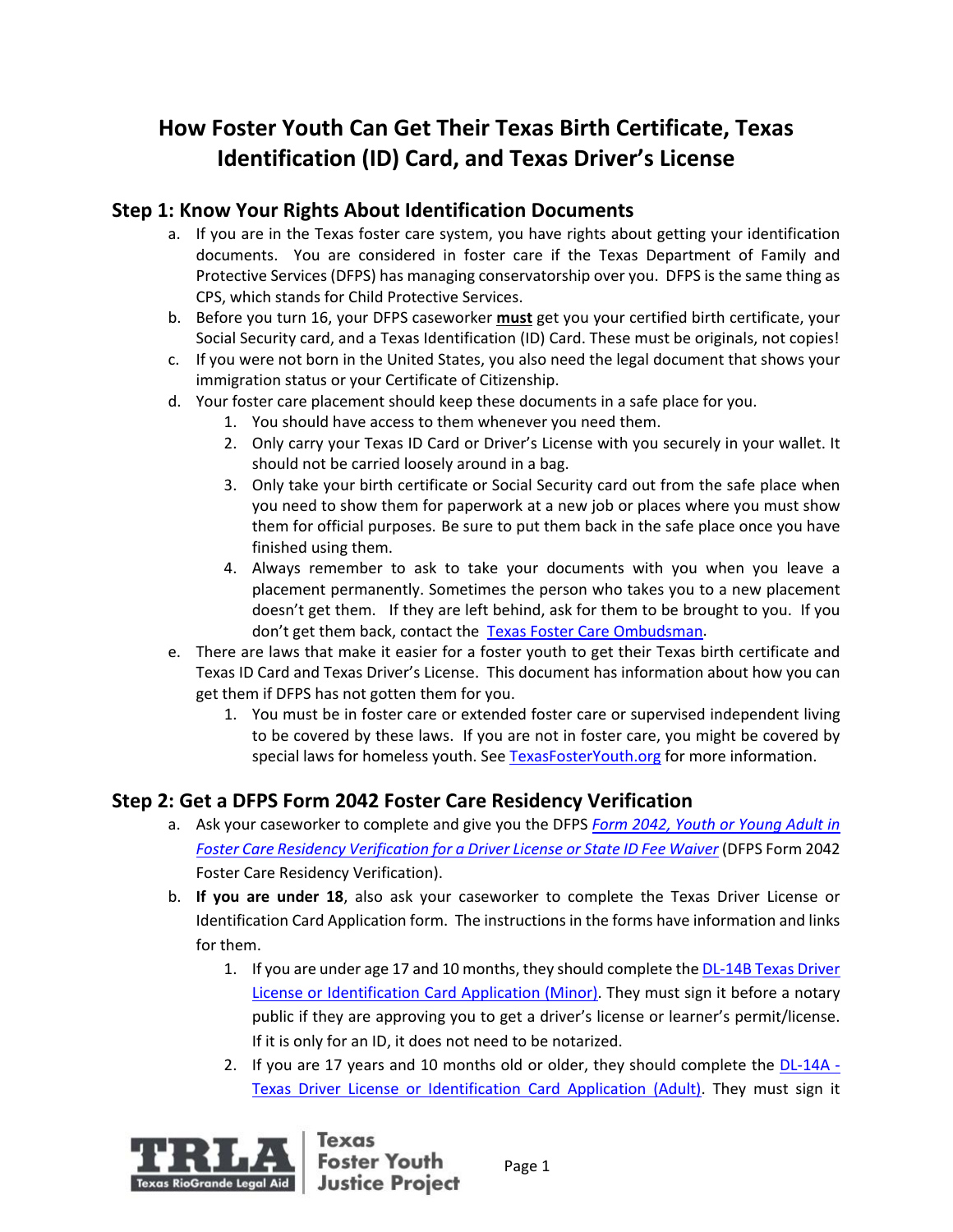before a notary public if they are approving you to get a driver's license or learner's permit/license. If it is only for an ID, it does not need to be notarized.

- 3. If you are over 18, you do not need anyone's permission to apply for a driver's license, so you do not need the caseworker to complete a Texas Driver License or Identification Card Application.
- 4. You should know that all foster youth have a right to get an ID. But when you are under 18, you can only get a driver's license if your parent or person with legal authority consents (says you can). If you are in foster care, your caseworker is the person who consents.
- c. Decide with your caseworker about what address to list on your Texas Driver License or Identification Card Application form. Your caseworker should list on the [DFPS Form 2042](http://www.dfps.state.tx.us/Application/Forms/showFile.aspx?Name=K-908-2042.pdf)  [Foster Care Residency Verification](http://www.dfps.state.tx.us/Application/Forms/showFile.aspx?Name=K-908-2042.pdf) a mailing address, which is their name and office address, and a current address, which is your placement address.
	- 1. If you are in a placement that is intended to be permanent, such as with a relative or a foster home you have lived in for several years, you can use your current address as the mailing address on the application form.
	- 2. If you have been moved a lot or plan to move, you should use the mailing address of your caseworker because every time you move you will have to tell the Texas Department of Public Safety (DPS) and get a new ID card with your new address. But if a foster youth uses the address of a caseworker, they do not have to update it while they are in foster care.
	- 3. If you are using the caseworker's address, be sure to list "c/o" followed by the caseworker's name and Texas Department of Family Protective Services in the mailing address on the application. For example: if your name is Jane Doe and your caseworker is Juan Garcia, when you put the address where the ID should be sent, it should look like this:
- **Jane Doe c/o Juan Garcia** Texas Department of Family and Protective Services Street Address City, TX Zip Code d. If you ask your caseworker twice for the forms and they don't get them to you, contact:
	- 1. The [Texas Foster Care Ombudsman](https://hhs.texas.gov/about-hhs/your-rights/office-ombudsman/hhs-ombudsman-foster-care-help) for help if you are under 18.
		- 2. [The Texas Department of Family and Protective Services Office of Consumer Relations](https://www.dfps.state.tx.us/Contact_Us/Questions_and_Complaints/OCR.asp) for help if you are over 18.

If you contact them and still don't get the forms or have other problems about getting your ID, you can contact the Texas Foster Youth Justice Project at 1-877-313-3688 or [info@texasfosteryouth.org](mailto:info@texasfosteryouth.org) for guidance and possible legal assistance from a FREE lawyer.

## **Step 3: Get Your Birth Certificate** – **This will only work if you were born in Texas!**

a. DFPS is supposed to deliver your original birth certificate to you before you turn 16. If you have not received it or you no longer have it and your caseworker has not helped you get a new original birth certificate, you can get one on your own if you were born in Texas.



**Foster Youth Justice Project**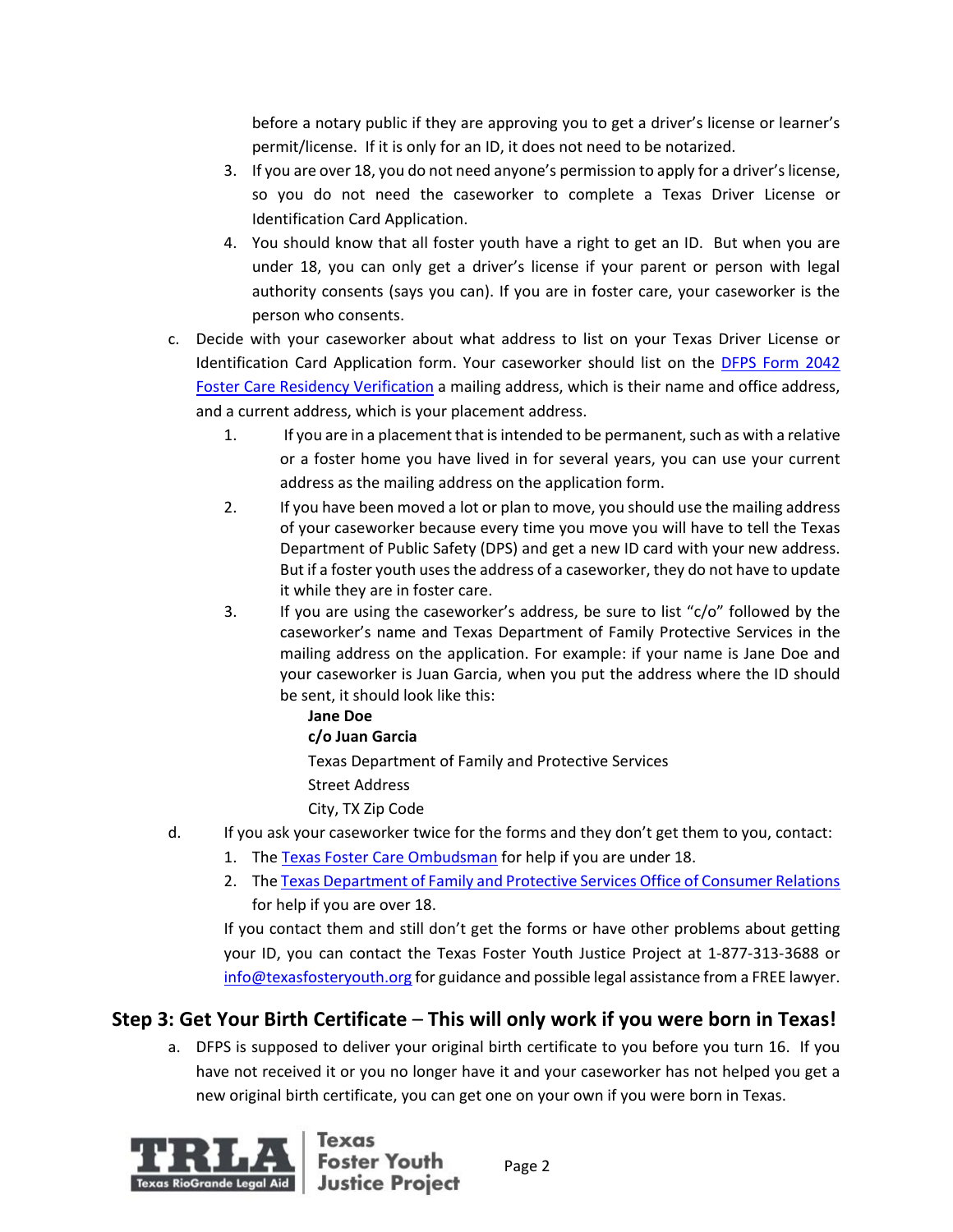- b. Th[e DFPS Form 2042 Foster Care Residency Verification](http://www.dfps.state.tx.us/Application/Forms/showFile.aspx?Name=K-908-2042.pdf) prepared by your caseworker lets you get your birth certificate without a parent or guardian signature (needed if you are under 18) and you won't have to pay for the birth certificate. However, you will still need to provide documents that show you are the person listed on the birth certificate. Have a caring, older adult help you figure out what you need to take with you. **Texas Vital Statistics has a helpful website with information: [https://www.dshs.texas.gov/vs/reqproc/Birth-Certificate-for-](https://www.dshs.texas.gov/vs/reqproc/Birth-Certificate-for-Foster-or-Homeless-Youth.aspx#youth)[Foster-or-Homeless-Youth.aspx#youth.](https://www.dshs.texas.gov/vs/reqproc/Birth-Certificate-for-Foster-or-Homeless-Youth.aspx#youth)** 
	- 1. If you don't have a [DFPS Form 2042 Foster Care Residency Verification,](http://www.dfps.state.tx.us/Application/Forms/showFile.aspx?Name=K-908-2042.pdf) but if you or the caring adult that goes with you has other official documents from DFPS or the court that show you are in foster care, the birth certificate office may be willing to accept that document as proof you are in foster care.
- c. Gather needed documents to show who you are. [Texas Vital Statistics](https://dshs.texas.gov/vs/reqproc/Acceptable-IDs/) has a long list of what you can use. **Remember, all documents must be originals, not photocopies!** If you have a Primary Acceptable Document, it is easy.Primary documents are:
	- 1. Driver's License from a U.S. State
	- 2. Federal or State ID Card
	- 3. Military ID Card
	- 4. U.S. Passport

If you have a Primary Acceptable Document, you are ready to go get your birth certificate.

- d. If you don't have a Primary Acceptable Document, you must have:
	- 1. One Secondary Acceptable ID. The type of thing youth might have as a Secondary Acceptable ID are:
		- a. Current School or Work ID
		- b. Social Security Card Must be Signed
		- c. Medicaid Card
		- d. Health Insurance Card
	- 2. You will also need two supporting documents. These can include:
		- a. Official School Records
		- b. Library Card
		- c. Social Security Letter
		- d. Recent Medical Record or Bill
		- e. Recent Paycheck Stub
		- f. Recent Cell Phone Bill with Current Address
		- g. Public Benefits Letters or Applications (Examples: SNAP (Food Stamps) letter, Medicaid letter, TANF letter)
		- h. Voter Registration Card (You must be 17 and 10 months old to register to vote)
		- i. Bank Account Statement
		- j. Lease Agreement or Recent Rent Receipt
		- k. Religious Record with Signature of Religious Official (Example: Certificate of Baptism)
- e. Find out where you can go to get your birth certificate. You can find a list of places at [dshs.texas.gov/vs/local.aspx.](https://www.dshs.texas.gov/vs/local.aspx) Some counties, cities and districts in Texas can issue your birth certificate no matter where you were born in Texas. If you were not born in the county where

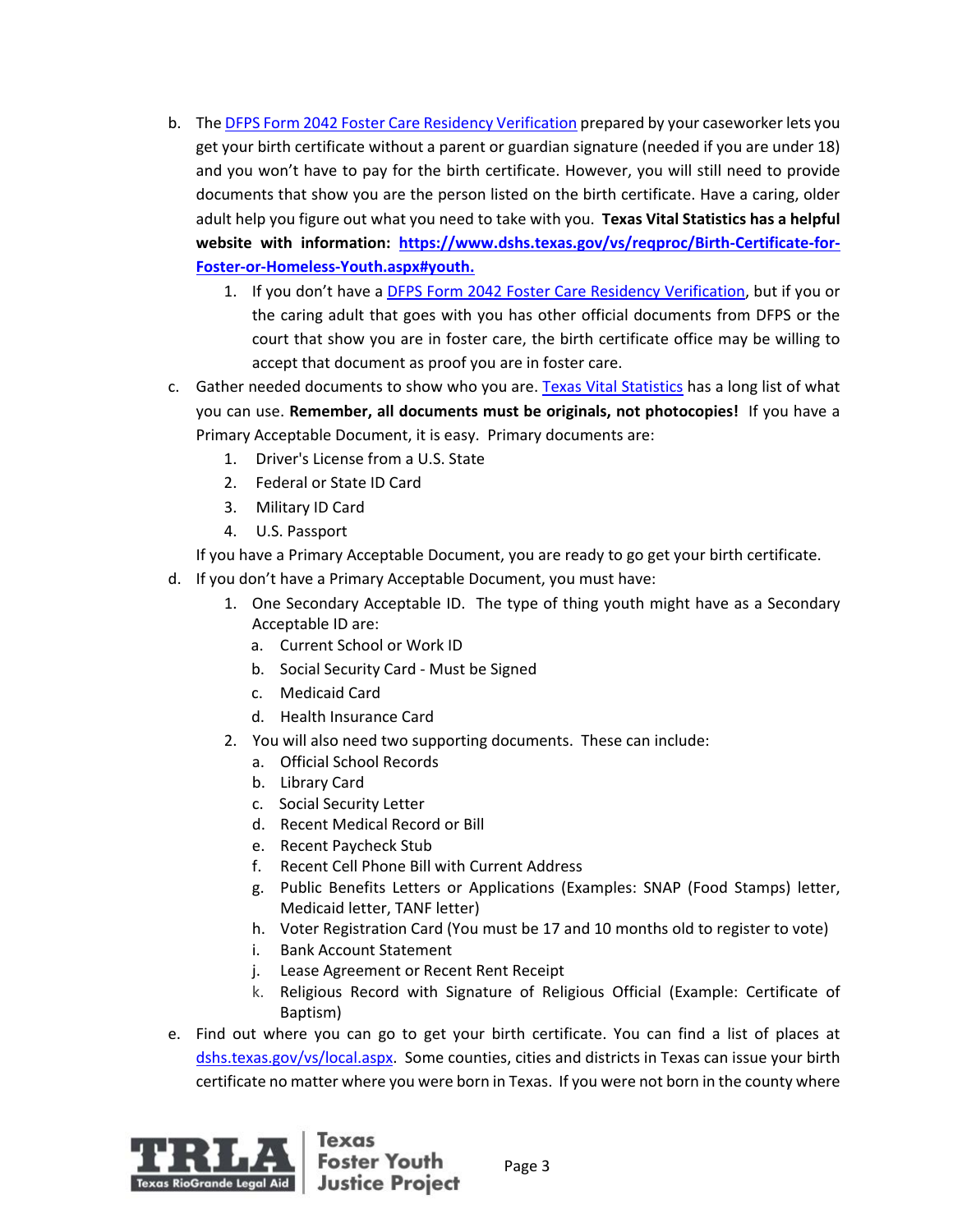you live, be sure to select the **Local Birth Certificate Issuers**so you can find a place near where you live that will have your birth certificate.

- f. Take your documents and the completed [DFPS Form 2042 Foster Care Residency Verification](http://www.dfps.state.tx.us/Application/Forms/showFile.aspx?Name=K-908-2042.pdf) to your local birth certificate issuer office. Having a caring, older adult go with you is also a good idea. You don't need parental consent, but they can help you talk to the people at the office and assist if there are any problems.
- g. Give the office your documents and completed [DFPS Form 2042 Foster Care Residency](http://www.dfps.state.tx.us/Application/Forms/showFile.aspx?Name=K-908-2042.pdf)  [Verification.](http://www.dfps.state.tx.us/Application/Forms/showFile.aspx?Name=K-908-2042.pdf) **Because you have the DFPS Form 2042 [Foster Care Residency Verification,](http://www.dfps.state.tx.us/Application/Forms/showFile.aspx?Name=K-908-2042.pdf) you should not be charged a fee for the birth certificate and don't need a parent to sign to apply for it.**
- h. If there are problems, tell them to check the Texas Vital Statistics [website about Birth](https://www.dshs.state.tx.us/vs/reqproc/Birth-Certificate-for-Foster-or-Homeless-Youth.aspx#youth)  [Certificates for Foster or Homeless Youth.](https://www.dshs.state.tx.us/vs/reqproc/Birth-Certificate-for-Foster-or-Homeless-Youth.aspx#youth) If there are still problems, ask to speak to a supervisor and ask them to call the State Vital Statistics office. **If you are still denied, ask them to write down why you were denied and write down the name of the person you talked to and the date.**
- i. If you think you are wrongly denied your birth certificate, you can contact the Texas Foster Youth Justice Project at 877-313-3688 or [info@texasfosteryouth.org](mailto:info@texasfosteryouth.org) for guidance and possible legal assistance from a lawyer.

### **Step 4: Get Your Texas ID**

- a. Gather the documents you need**. Remember, all documents must be originals, not photocopies!** When you are a foster youth in regular or extended foster care and have a [DFPS Form 2042 Foster Care Residency Verification,](http://www.dfps.state.tx.us/Application/Forms/showFile.aspx?Name=K-908-2042.pdf) you need the following documents to get your Texas ID from DPS (the Department of Public Safety).
	- 1. [DFPS Form 2042 Foster Care Residency Verification,](http://www.dfps.state.tx.us/Application/Forms/showFile.aspx?Name=K-908-2042.pdf) completed and signed by your caseworker.
	- 2. Certified Birth Certificate from Texas or another U.S. state. DPS considers this a **secondary identity document**.
	- 3. If you were not born in the United States you will need proof that you are a U.S. citizen or have *lawful presence*. Documents that you can show for this include:
		- a. U.S. Citizenship Certificate or Certificate of Naturalization
		- b. U.S. Passport
		- c. Consular Report of Birth Abroad Issued by U.S. Department of State original or certified copy
		- d. Lawful Permanent Resident Card (Green Card)
		- e. Other unexpired Immigration document that shows you have lawful presence in the United States. Contact the Texas Foster Youth Justice Project at 1-877-313-3688 o[r info@texasfosteryouth.org](mailto:info@texasfosteryouth.org) for help figuring out if you have a document that shows that or what you need to get.
	- 4. Social Security Card, IRS W-2 form or 1099 form (tax forms that your employer gives you in January), or paycheck stub with your name and your Social Security number on it to prove your Social Security number.

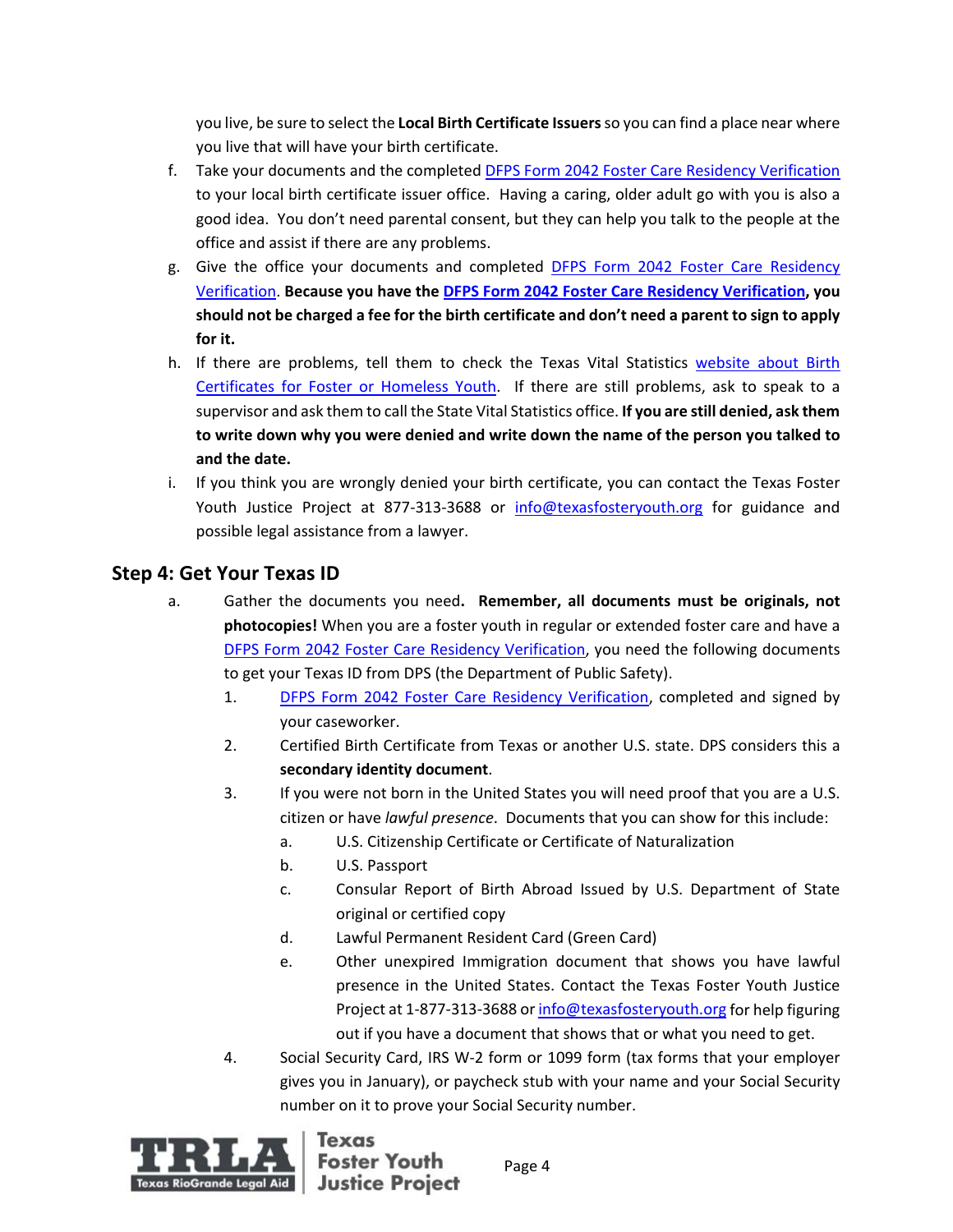- 5. At least two **supporting identity documents** to show your identity, but three is better in case DPS rejects one of the documents. You must have originals, **not photocopies.** DPS has a long list of documents you can use listed [here.](https://www.dps.texas.gov/DriverLicense/identificationrequirements.htm) Some of the ones you are most likely to have are:
	- a. Social Security Card (If you have this, it works as both a document to prove your Social Security number and support your identity)
	- b. School ID
	- c. School Report Card or Transcript
	- d. Immunization Records
	- e. Medicaid Card
	- f. Hospital Issued Birth Record
	- g. IRS W-2 Form or 1099 Form (tax forms that your employer gives you in January) (If you have this, then it works as both a document to prove your Social Security number and support your identity.)
	- h. Voter Registration Card (You can register to vote at age 17 and 10 months.)
	- i. Selective Service Card (Males 18 or older who have completed registration)
- 6. You will not need to bring documents to show your Texas Residency because you have the [DFPS Form 2042 Foster Care Residency Verification](http://www.dfps.state.tx.us/Application/Forms/showFile.aspx?Name=K-908-2042.pdf) your caseworker signed.
- 7. If you are under 18 bring the Texas Driver License or Identification Card Application form your caseworker prepared for you. If your caseworker has not given you the Application, you will need to complete the form at the DPS office and sign it in front of the DPS employee. Texas law allows those under 18 to get their Texas ID without adult authorization AND the DFPS Form 2042 Foster Care [Residency Verification](http://www.dfps.state.tx.us/Application/Forms/showFile.aspx?Name=K-908-2042.pdf) prepared by your caseworker also allows you to get it by yourself.
- b. If you are over 18, decide what address to list on your identification card application form, the DL-14A - [Texas Driver License or Identification Card Application](https://www.dps.texas.gov/internetforms/Forms/DL-14A.pdf) (Adult Texas Driver License or Identification Card Application). Your caseworker should list on th[e DFPS Form](http://www.dfps.state.tx.us/Application/Forms/showFile.aspx?Name=K-908-2042.pdf)  [2042 Foster Care Residency Verification](http://www.dfps.state.tx.us/Application/Forms/showFile.aspx?Name=K-908-2042.pdf) a **mailing address**, which is their name and office address, and **a current address,** which is your placement address.
	- 1. If you are in a placement that is intended to be permanent, such as with a relative or a foster home you have lived in for several years, you can use your current address as the mailing address on the application form.
	- 2. If you have been moved a lot or plan to move, you should use the mailing address of your caseworker because every time you move you will have to tell DPS and get a new ID card with your new address. But if a foster youth uses the address of a caseworker, they do not have to update it while they are in foster care.
		- i. If you are using the caseworker's address, be sure to list " $c/\sigma$ " followed by the caseworker's name and Texas Department of Family Protective Services in the mailing address on the application. For example: if your



**Justice Project**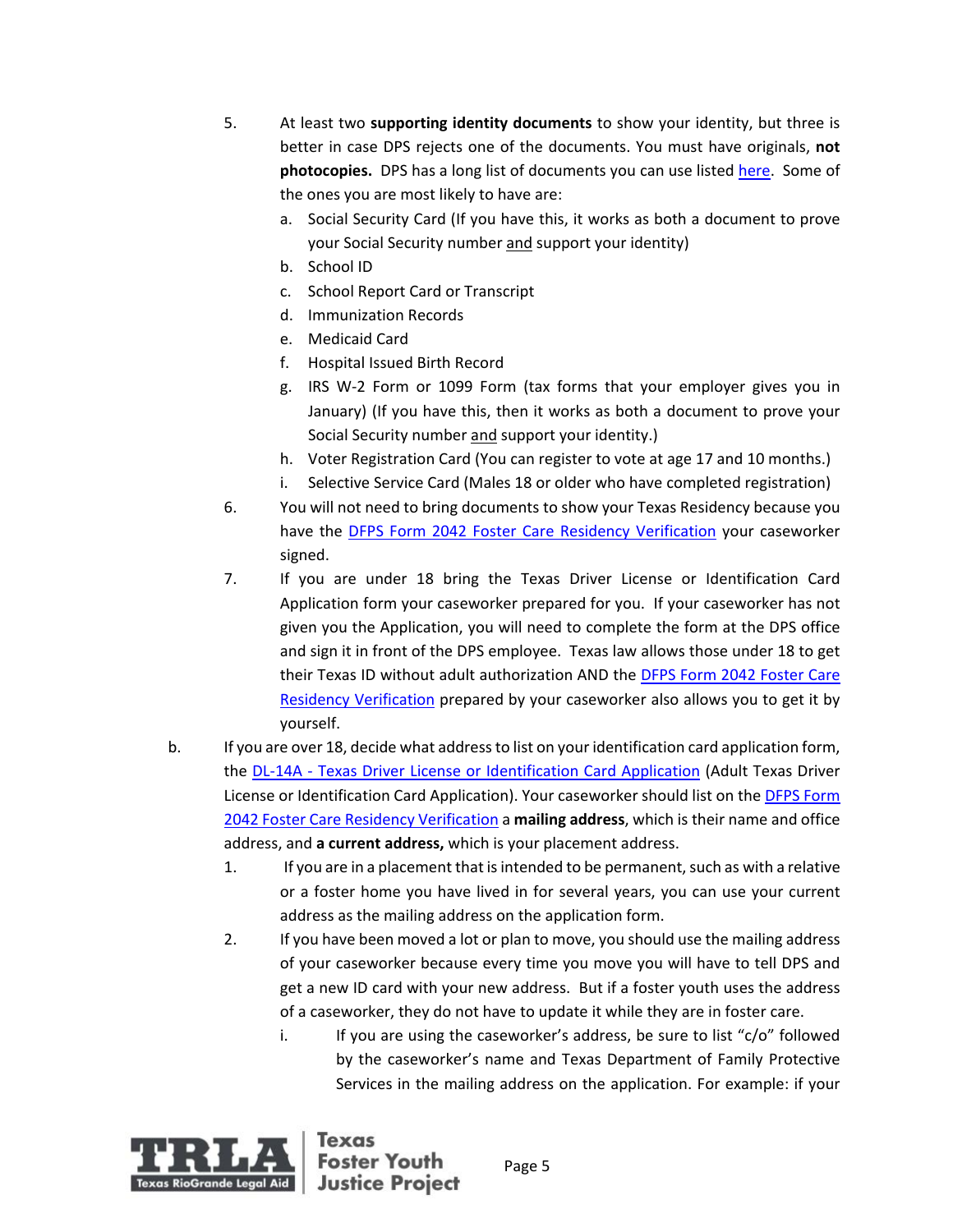name is Jane Doe and your caseworker is Juan Garcia, when you put the address where the ID should be sent, it should look like this:

#### **Jane Doe**

#### **c/o Juan Garcia**

Texas Department of Family and Protective Services Street Address City, TX Zip Code

- c. If your caseworker gave you a signed [DFPS Form 2042 Foster Care Residency Verification,](http://www.dfps.state.tx.us/Application/Forms/showFile.aspx?Name=K-908-2042.pdf) you do not have to pay the fee for the ID.
- d. Find a DPS office at [dps.texas.gov/DriverLicense/.](https://www.dps.texas.gov/DriverLicense/)
- e. Go to the DPS office with a caring older adult; you will need them with you to help explain that you are in foster care and that there are laws that make it simpler for you to get your ID card. Print out and take with you or have ready on your phone a copy of th[e DPS Foster Youth](https://www.dfps.state.tx.us/Child_Protection/Youth_and_Young_Adults/Transitional_Living/documents/Foster_Youth_ID_Fact_Sheet.pdf) ID [Card Fact Sheet.](https://www.dfps.state.tx.us/Child_Protection/Youth_and_Young_Adults/Transitional_Living/documents/Foster_Youth_ID_Fact_Sheet.pdf) You can also find this under [Identification Documents](http://texasfosteryouth.org/legal-resources/legal-resources-for-youth/legal-documents/) on [TexasFosterYouth.org.](http://texasfosteryouth.org/)
- f. If there are problems, show them the [DPS Foster Youth ID Card Fact Sheet,](https://www.dfps.state.tx.us/Child_Protection/Youth_and_Young_Adults/Transitional_Living/documents/Foster_Youth_ID_Fact_Sheet.pdf) the information about the laws on [DFPS Form 2042 Foster Care Residency Verification,](http://www.dfps.state.tx.us/Application/Forms/showFile.aspx?Name=K-908-2042.pdf) and this document. If there are still problems, ask to speak to a supervisor. **If you are still denied, ask them to write down why you were denied and write down the name of the person you talked to and the date.**
- g. If you think you were wrongly denied your Texas ID Card, you can contact the Texas Foster Youth Justice Project at 1-877-313-3688 or [info@texasfosteryouth.org](mailto:info@texasfosteryouth.org) for free guidance and possible legal assistance from a lawyer.

## **Step 5: Get Your Texas Driver's License/Learner's Permit**

- a. If you have a [DFPS Form 2042 Foster Care Residency Verification,](http://www.dfps.state.tx.us/Application/Forms/showFile.aspx?Name=K-908-2042.pdf) you will need the same identity documents you needed to get your Texas ID if you want to get a driver's license or learner's permit from DPS (Department of Public Safety). **Remember, all documents must be originals, not photocopies!** You need the following documents.
	- 1. DFPS 2042 Form [Foster Care Residency Verification,](http://www.dfps.state.tx.us/Application/Forms/showFile.aspx?Name=K-908-2042.pdf) completed and signed by your caseworker.
	- 2. Certified Birth Certificate from Texas or another U.S. state.
	- 3. If you were not born in the United States you will need proof that you are a U.S. citizen or have *lawful presence* which could be:
		- a. U.S. Citizenship Certificate or Certificate of Naturalization
		- b. U.S. Passport
		- c. Consular Report of Birth Abroad Issued by U.S. Department of State original or certified copy
		- d. Lawful Permanent Resident Card (Green Card)
		- e. Other unexpired immigration document that shows you have lawful presence in the United States. Contact the Texas Foster Youth Justice

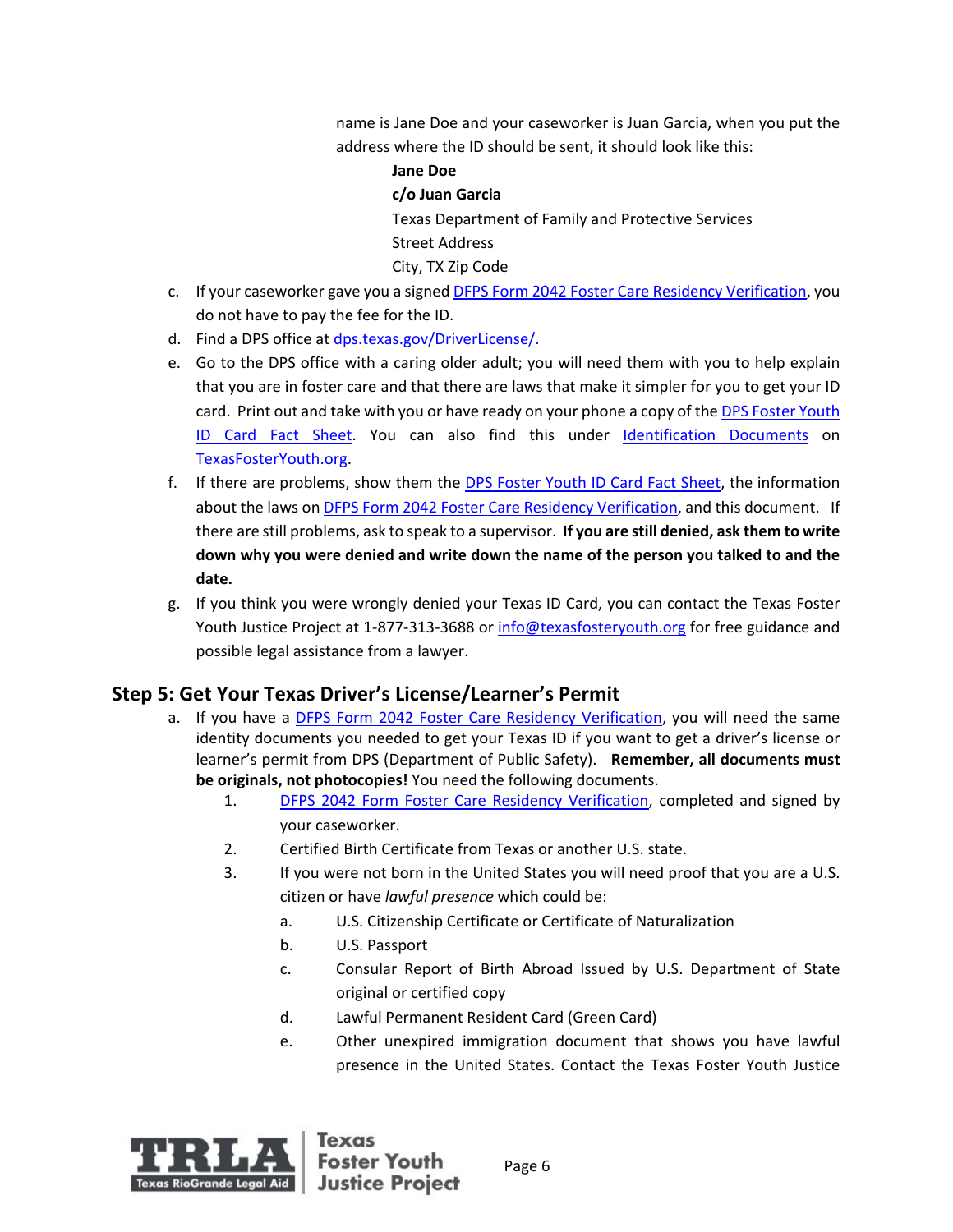Project at 1-877-313-3688 o[r info@texasfosteryouth.org](mailto:info@texasfosteryouth.org) for help figuring out if you have a document that shows that or what you need to get.

- 4. Social Security Card, IRS W-2 form or 1099 form (tax forms that your employer gives you in January), or paycheck stub with your name and your Social Security number on it to prove your Social Security number.
- 5. At least two supporting identity documents to show your identity, but three is better in case DPS rejects one of the documents. You must have originals, **not photocopies.** DPS has a long list of documents you can use listed [here.](https://www.dps.texas.gov/DriverLicense/identificationrequirements.htm) Some of the ones you are most likely to have are:
	- a. Social Security Card (If you have this, then it works as both a document to prove your Social Security number and support your identity)
	- b. School ID
	- c. School Report Card or Transcript
	- d. Immunization Records
	- e. Medicaid Card
	- f. Hospital Issued Birth Record
	- g. IRS W-2 form or 1099 form (tax forms that your employer gives you in January) (If you have this than it works as both a document to prove your Social Security number and support your identity.)
	- h. Voter Registration Card (You can register to vote at age 17 and 10 months.)
	- i. Selective Service Card (Males 18 or older who have completed registration)
- 6. You will not need to bring documents to show your Texas Residency because you have the [DFPS 2042 Form Foster Care Residency Verification.](http://www.dfps.state.tx.us/Application/Forms/showFile.aspx?Name=K-908-2042.pdf)
- b. If you are under 18, you need to have a completed Texas Driver License or Identification Card Application form (see Step 2.b.) that your caseworker has signed before a notary public. If your caseworker goes with you to DPS, they can sign it in front of the DPS employee.
- c. If you are over 18, decide what address to list on your license application form, the [DL-14A -](https://www.dps.texas.gov/internetforms/Forms/DL-14A.pdf) [Texas Driver License or Identification Card Application](https://www.dps.texas.gov/internetforms/Forms/DL-14A.pdf) (Adult Texas Driver License or Identification Card Application). Your caseworker should have listed on the [DFPS Form 2042](http://www.dfps.state.tx.us/Application/Forms/showFile.aspx?Name=K-908-2042.pdf)  [Foster Care Residency Verification](http://www.dfps.state.tx.us/Application/Forms/showFile.aspx?Name=K-908-2042.pdf) a mailing address, which is their name and office address, and a current address, which is your placement address.
	- 1. If you are in a placement that is intended to be permanent, such as with a relative or a foster home you have lived in for several years, you can use your current address as the mailing address on the application form.
	- 2. If you have been moved a lot or plan to move, you should use the mailing address of your caseworker because every time you move you will have to tell DPS and get a new ID card with your new address. But if a foster youth uses the address of a caseworker, they do not have to update it while they are in foster care.
		- a. If you are using the caseworker's address, be sure to list " $c/\sigma$ " followed by the caseworker's name and Texas Department of Family Protective Services in the mailing address on the application. For example: if your name is Jane Doe and